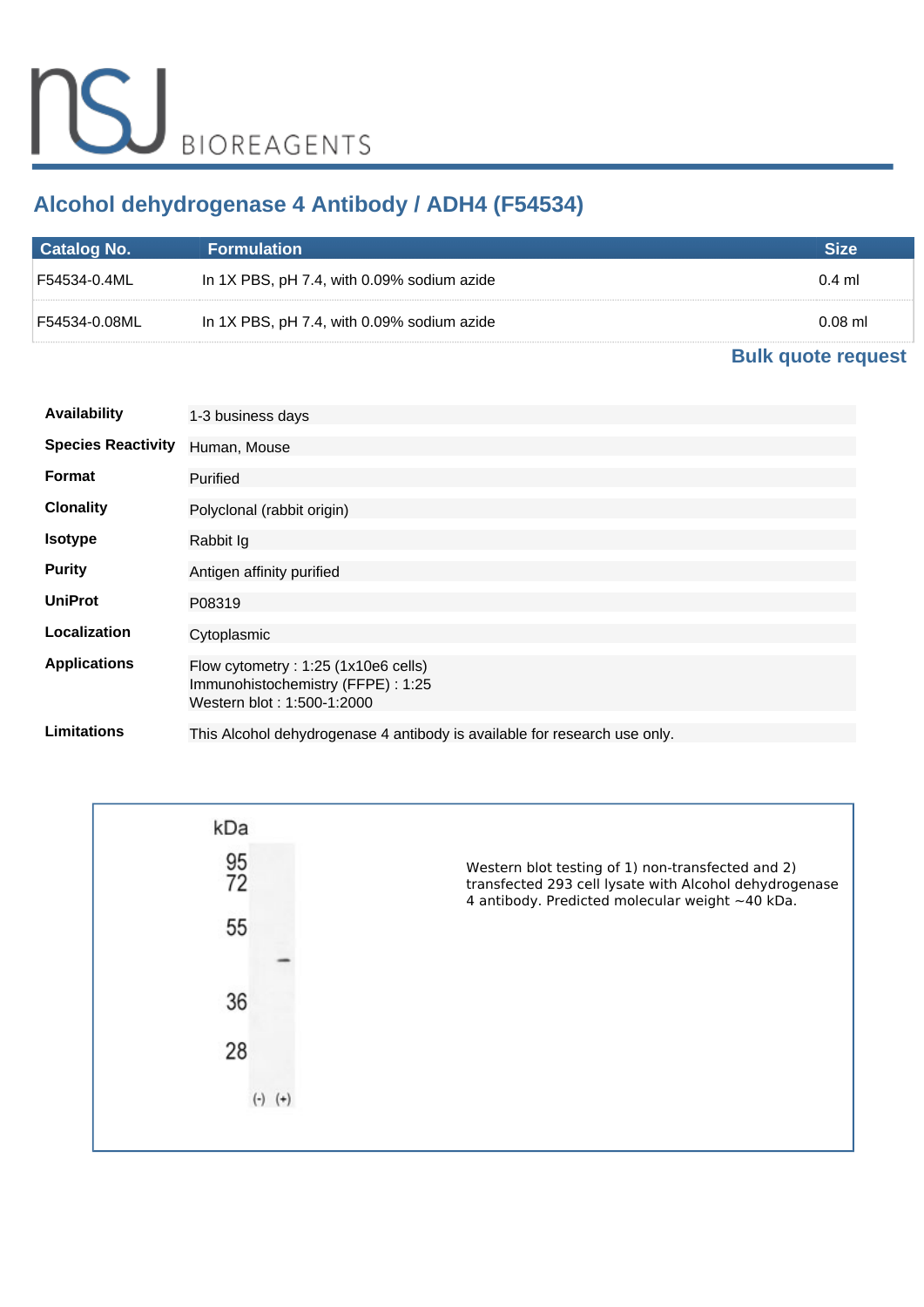



*IHC testing of FFPE human colon carcinoma tissue with Alcohol dehydrogenase 4 antibody. HIER: steam section in pH6 citrate buffer for 20 min and allow to cool prior to staining.*



*Flow cytometry testing of human HEK293 cells with Alcohol dehydrogenase 4 antibody; Blue=isotype control, Green= Alcohol dehydrogenase 4 antibody.*